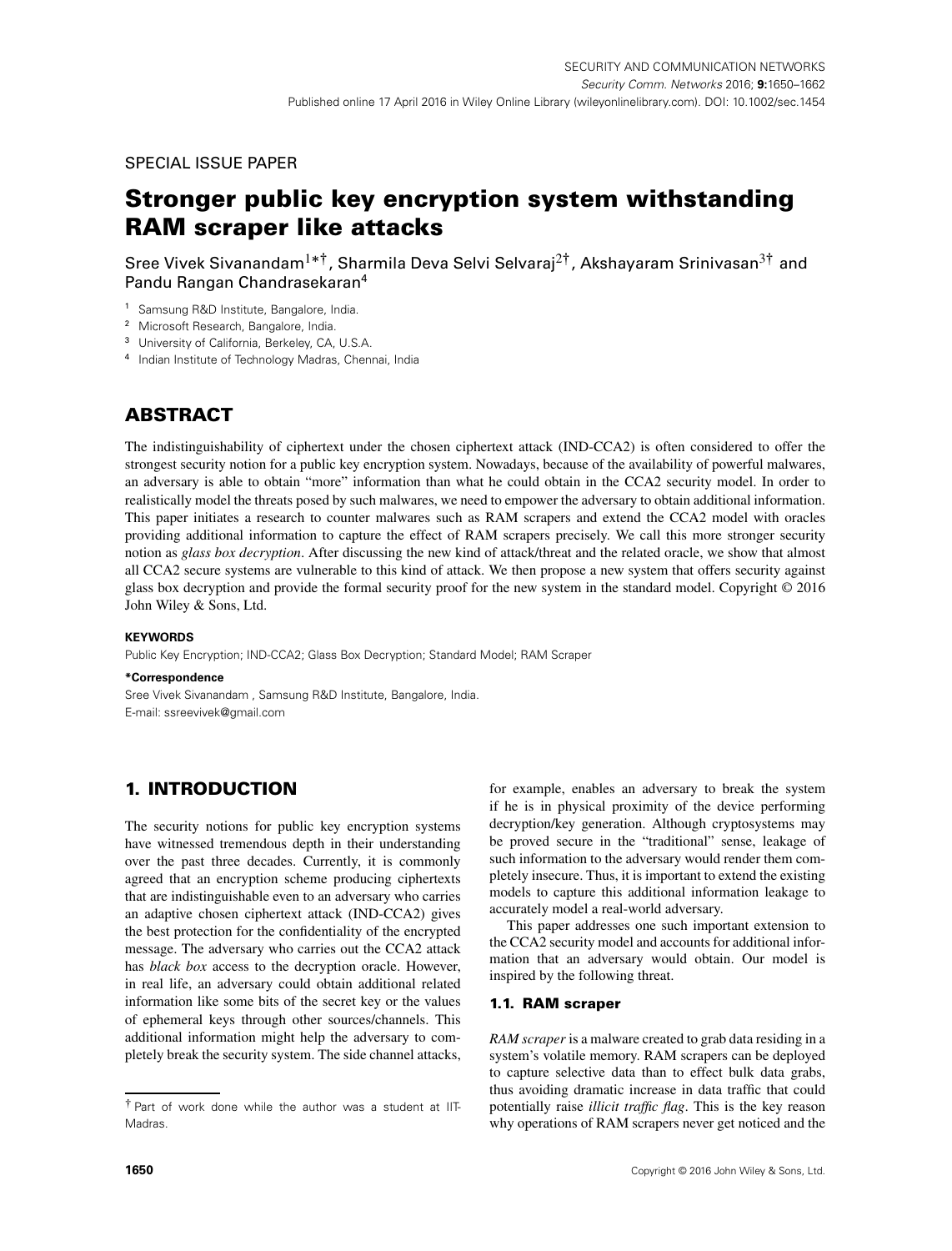threats posed by RAM scrapers were added to the list of *Top Data Breach Attacks* by Verizon Business [\[1\]](#page-9-0).

Because all the standards for secure communication of sensitive data require end-to-end encryption while being transmitted, received, or stored, the unencrypted information or the ephemeral values residing in RAM during decryption provide an easy target for the adversary. For this specific reason, RAM scrapers could be used with a devastating effect by adversaries against encryption systems.

### **1.2. Hybrid computing environment**

A traditional computing system typically consists of a programmable general purpose computing device. But nowadays, there are several hardware products (called as trusted hardware machines or secure co-processors) that are particularly designed (like IBM crypto cards) to provide enhanced security for cryptographic applications. These trusted machines usually come with a small memory and limited computing power. Therefore, it is highly impractical to perform the entire computation on these trusted hardware products.

We consider a "hybrid" computation model where the computation is divided between a trusted machine and a normal computing machine. The secret keys are stored in the trusted machine. Figure [1](#page-1-0) shows such a computing model. Cryptographic algorithms, specifically the decryption algorithm, can be broken into two parts. The part involving computations with the secret key can be executed in Trusted Platform Module (TPM), while the other part (that does not use secret keys directly) can be carried out in a less trusted environment that is outside the TPM. This approach is often used to increase the throughput and lower the latency while still protecting the secret keys inside TPM. This approach is similar to the *Partitioned Computational Model* with secure co-processor [\[2\]](#page-9-1). Ever since the TPM has become a practical reality, breaking a functionality between trusted and untrusted platforms in a hybrid environment has become an active area of research. Some of the recent results [\[3\]](#page-9-2) have implemented a hybrid computation model in practice.



<span id="page-1-0"></span>Figure 1. A hybrid system with trusted platform module deployed.

### **1.3. Glass box decryption**

The key question that we consider in this work is

*How to model RAM scraper like-attacks in the hybrid computation model?*

In order to address the aforementioned question, in the context of public key encryption, we equip our adversary with a *glass box* decryption oracle rather than with the traditional *black box* decryption oracle. Specifically, we assume that, when the adversary makes a glass box decryption oracle query, he obtains, besides the output of the oracle, all the computed values available outside the TPM during the execution of the decryption algorithm. We make the realistic assumption that the adversary does not obtain the private key directly through any glass box decryption oracle query.

In a hybrid environment, we need to specify explicitly which part of the system executes a particular step of a program. Specifically, we label the steps executed in the TPM by secure world computation (SC) and all the steps done outside TPM by normal world computation (NC). Glass-Box-Dec<sub>sk</sub> $(c)$  would return all the values generated by NC during the execution of the decryption algorithm on *c*, besides the values that are sent for NC by TPM. If the decryption algorithm is aborted, whatever values generated/available in NC until the abortion will be returned.

**Remark 1.** In a public key encryption system, the sender (or the encrypter) may be physically located far off from the intended receiver, and the sender's credentials are completely hidden. This is precisely the reason that we do not consider a glass box oracle for the encryption algorithm as it is unrealistic to consider a real-world scenario where the attacker has access to the RAM of the sender.

**Remark 2.** We assume that the entire decryption algorithm is not executed in TPM and some part of the computation would be done outside. Note that if the entire decryption algorithm is executed completely in TPM, then the effect of glass box decryption oracle is identical to black box decryption oracle. Hence, the values returned by glass box decryption oracle depends on the implementation and, specifically, on the way the hybrid system partitions and carries out the execution of the decryption algorithm.

#### **1.4. Related work**

*Leakage-resilient cryptography* [\[4\]](#page-9-3) is a well-studied cryptographic primitive, which was introduced to model adversaries who might be able to obtain some non-black box information due to close physical presence to a device performing decryption (side-channel attacks). In such models, the adversary is allowed to obtain a bounded number of bits of the secret key in an adaptive way. The threat model, which we consider in this work, differs from that of leakage resilience in two important ways. Firstly, side-channel attacks require close physical proximity to the computing device in some form of sensors measuring the computation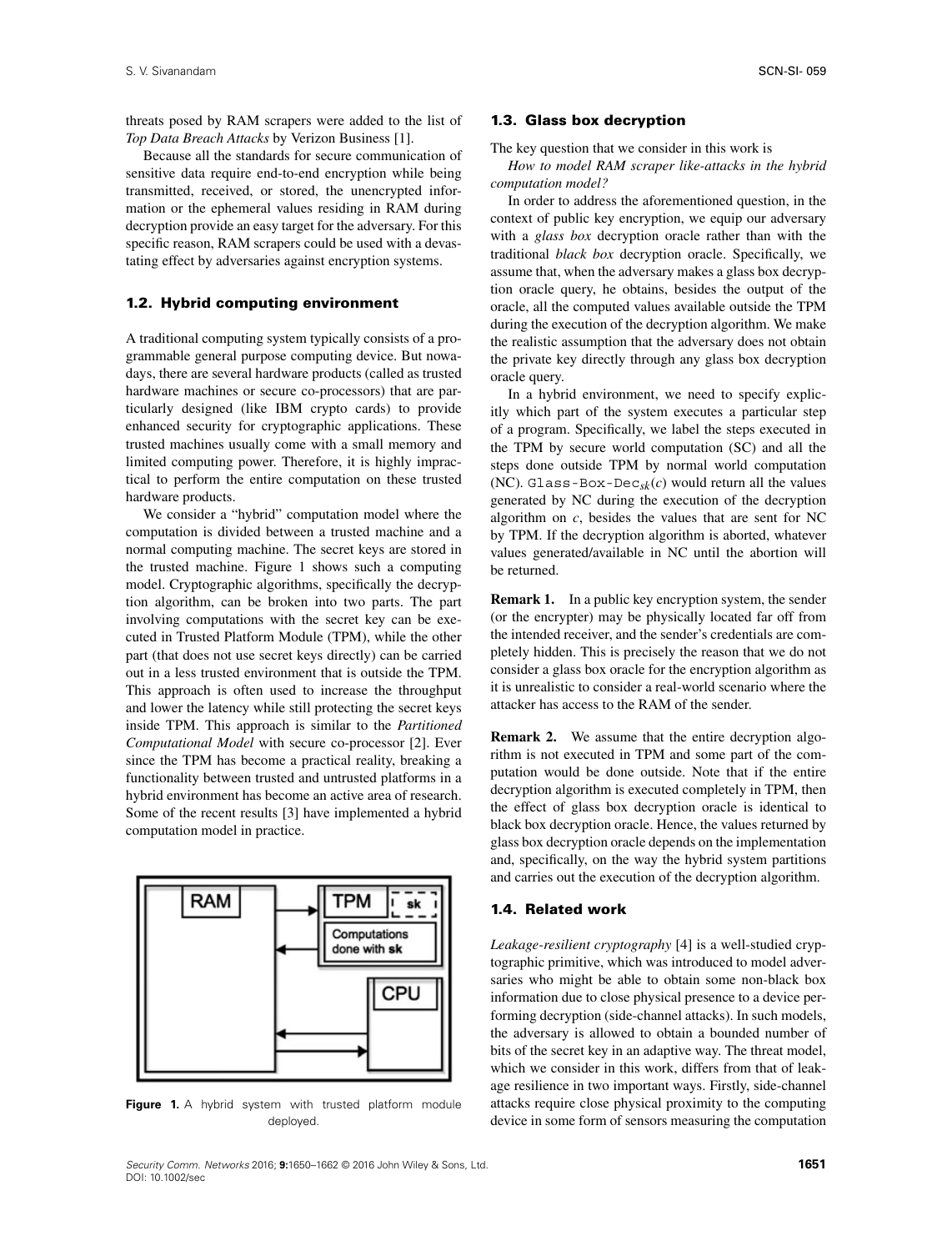time or other parameters like energy dissipated. On the other hand, RAM scraper can be deployed remotely, and the adversary would continuously be getting feedback on the contents of the RAM memory. Secondly, we consider a situation where all the bits of the secret key are completely hidden from the adversary and only the temporary values computed outside the TPM during decryption are made available. Leakage-resilient models consider a scenario where some bits of the secret key are made available but no other information regarding the ephemeral values are given out. Given the aforementioned differences, leakage-resilient models do not seem to exactly capture the threat due to malwares such as RAM scraper, and hence, we propose a new model to capture such scenarios. It would be an interesting future work to consider situations that combine both leakage resilience as well as glass box decryption where the adversary obtains some bits of the secret key as well as some of the intermediat computation values.

In order to counter the adversary who has access to the full decryption algorithm, researchers have explored the idea of obfuscation in the past few years. Obfuscation of a program involves creating a functionally equivalent but "unintelligible" program so that observing the execution of the program gives the adversary no information about the internal states. The notion of program obfuscation was formalized in the seminal work of Barak *et al*. in 2001 [\[5\]](#page-9-4). They also showed a negative result that the strongest notion of obfuscation considered by them is impossible to achieve for arbitrary functionalities. However, candidate construction of obfuscation systems satisfying milder security notions have been proposed in the seminal work by Garg *et al*. in [\[6\]](#page-9-5). Obfuscations are, in general, extremely difficult to achieve even for extremely trivial functions. Several weaker variations and heuristics are proposed in the literature, but none of them are found to be practical. An extensive experimental study reported in [\[7\]](#page-9-6) clearly exposes the impracticality of obfuscation. Thus, we completely rule out the possibilities of using obfuscation to counter the RAM scrapers like adversaries. As noted earlier, the models for side-channel attacks and leakage models are not appropriate for studying RAM scraper like malware because those models are defined for exposure of some bounded amount of bits of secret keys, whereas RAM scrapers obtain all bits (complete values) of the values in RAM and obtains *no bits of the secret keys*.

#### **1.5. Our contribution**

Our contributions can be summarized as follows:

#### **1.5.1. Glass box decryption.**

We extend the security notion of IND-CCA2 to capture RAM scraper-like attacks. In particular, we replace the *black box* decryption oracle provided in the CCA2 definition with a *glass box* decryption oracle. The glass box decryption oracle query on a ciphertext, denoted by Glass-Box-Dec $(c)$ , returns the following:

- If the decryption algorithm is properly terminated with an output, then the output and all the values available/computed outside the TPM during the execution of the decryption algorithm will be returned.
- If the decryption algorithm is terminated with an *ABORT*, then the values available/computed outside the TPM up to that point will be returned.
- The private key values will not be returned.

### **1.5.2. Vulnerability with existing adaptive chosen ciphertext Secure systems.**

We show that a "natural" implementation (in the hybrid computing system) of the popular method of converting a chosen plaintext attack secure encryption to a CCA secure encryption proposed by Fujisaki and Okamoto in [\[8\]](#page-9-7) when applied to the ElGamal encryption system is insecure when given access to the glass box decryption oracle. We note that even if "most" of the computations are performed in the TPM, Fujisaki–Okamoto transformation applied on the ElGamal system is insecure in the glass box decryption model. Further, we show that "natural" implementations of Cramer–Shoup [\[9\]](#page-9-8) and Klitz–Malone Lee transformation are insecure.

#### **1.5.3. A glass box secure system.**

We then propose a new encryption scheme, which is adaptive chosen ciphertext secure even in the presence of glass box decryption oracle access. We prove the security of the system in the standard model under the decisional bilinear Diffie–Hellman (DBDH) assumption. We show the security of our system even for an implementation that carries out minimal computation in TPM and bulk of remaining computations done in insecure normal world that is outside TPM.

## **2. PRELIMINARIES**

A function  $\mu(\cdot) : \mathbb{N} \to \mathbb{R}^+$  is said to be negligible if for every positive polynomial  $p(\cdot)$ , there exists an *N* such that for all  $n \ge N$ ,  $\mu(n) < 1/p(n)$ . If *X* is a finite set, we denote  $x \in R$  *X* the process of sampling an element *x* uniformly at random from *X*. PPT machines refer to Probabilistic Polynomial Time Turing machines. All PPT machines run in time polynomial in the security parameter denoted by  $\kappa$ .

We first define the notion of computational indistinguishability of two distribution ensembles.

**Definition 1.**  ${X_n}_{n \in \mathbb{N}}$  *and*  ${Y_n}_{n \in \mathbb{N}}$  *are computationally indistinguishable, denoted by*  $\{X_n\}_n \stackrel{c}{\approx} \{Y_n\}_n$ , *if for all PPT machines (distinguishers) D, there exists a*  $negligible function  $\mu(\cdot)$  such that for all  $n \in \mathbb{N}$ ,$ 

$$
|Pr[b \leftarrow D(X_n) : b = 1] - Pr[b \leftarrow D(Y_n) : b = 1]| \le \mu(n)
$$

The quantity  $\left| Pr[b \leftarrow D(X_n) : b = 1] - Pr[b \leftarrow D(Y_n) : b = 1] \right|$  $b = 1$ ] is termed as the *advantage* the distinguisher *D* has in distinguishing *Xn* from *Yn*.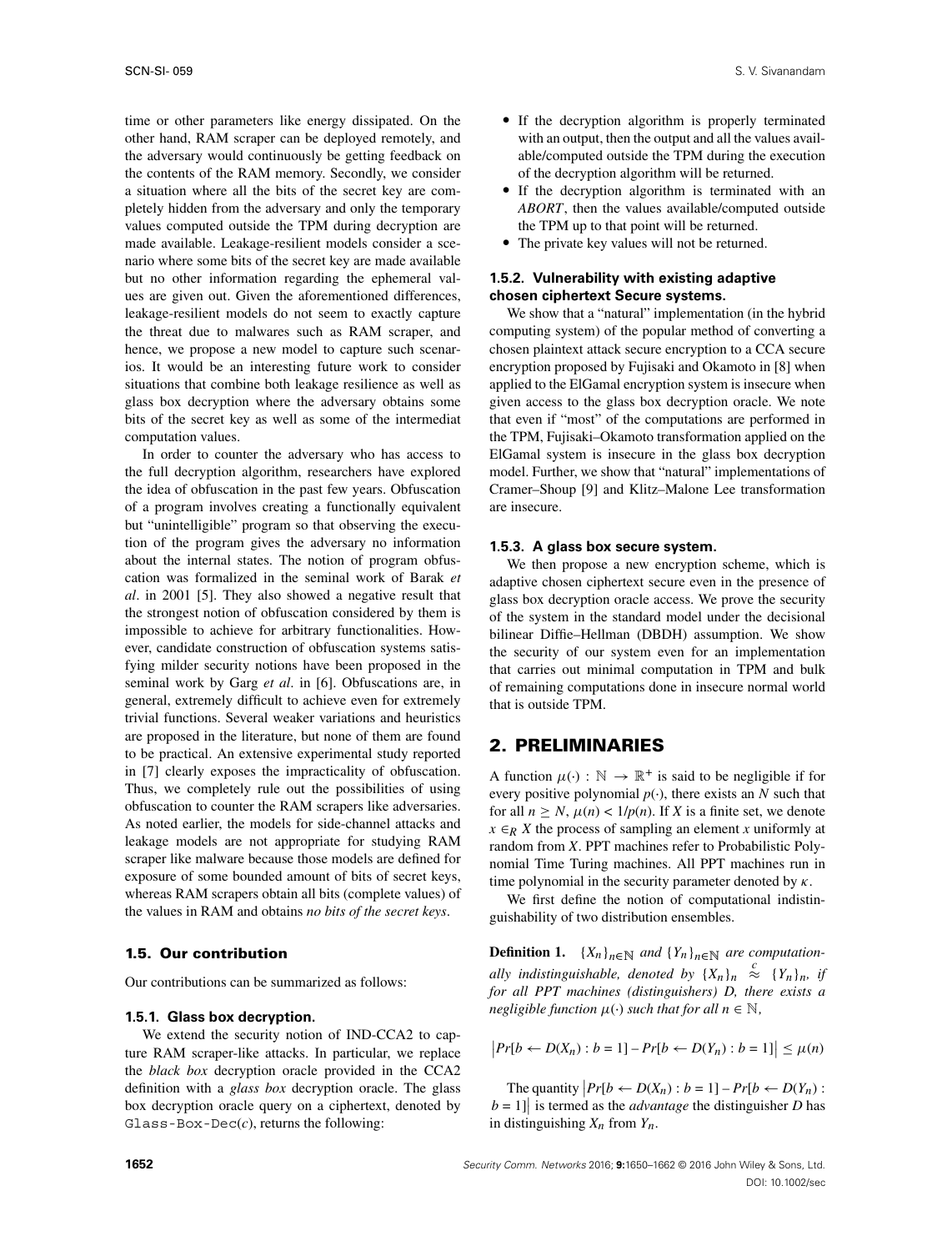We now recall the definition of pseudorandom generator from [\[10\]](#page-9-9).

**Definition 2.** *A pseudorandom generator G is a deterministic polynomial time algorithm satisfying the following two conditions:*

$$
\left\{\n\begin{array}{l}\n(p, \mathbb{G}_1, \mathbb{G}_2, R, e) \leftarrow \text{Gen}(1^k);\n\\ \na, b, c \leftarrow \mathbb{Z}_p^* : \\
(R, aR, bR, cR, e(R, R)^{abc})\n\end{array}\n\right\}_K
$$

- *(1) Expansion: There exists a function l* :  $\mathbb{N} \to \mathbb{N}$  *such that*  $l(\lambda) > \lambda$  *for all*  $\lambda \in \mathbb{N}$  *and*  $|G(s)| = l(|s|)$  *for all*  $s \in \{0, 1\}^*$ .
- *(2) Pseudorandomness:*  $\{G(U_\lambda)\}_\lambda \stackrel{c}{\approx} \{U_{l(\lambda)}\}_\lambda$  where  $U_n$  *denotes the uniform distribution on*  $\{0, 1\}^n$ .

*The function l is called as the expansion factor.*

### **2.1. Decisional bilinear Diffie–Hellman problem**

Let Gen be an algorithm that takes  $1^k$  as input and randomly generates the parameters  $(p, \mathbb{G}_1, \mathbb{G}_2, R, e)$  where *p* is a  $\kappa$  bit prime,  $\mathbb{G}_1$  is a additive group of order  $p$ ,  $R$  is a generator for  $\mathbb{G}_1$ ,  $\mathbb{G}_2$  is a multiplicative group of order *p*, and *e* is a bi-linear map from  $\mathbb{G}_1 \times \mathbb{G}_1 \to \mathbb{G}_2$ .

**Definition 3.** *The DBDH assumption states that the following distribution ensembles are computationally indistinguishable:*

$$
\propto \left\{ \begin{array}{l} (p, \mathbb{G}_1, \mathbb{G}_2, R, e) \leftarrow \text{Gen}(1^K); \\ a, b, c, d \stackrel{\$}{\leftarrow} \mathbb{Z}_p^* : \\ (R, aR, bR, cR, e(R, R)^d) \end{array} \right\}_K
$$

### **2.2. Indistinguishable encryptions under adaptive chosen ciphertext attack security notion**

**Definition 4.** Let  $\mathcal{E} = (KeyGen, Enc, Dec)$  be a pub*lic key encryption system. Let us define the following experiment.*

We say that  $\mathcal E$  is IND-CCA2 if for all probabilistic poly*nomial time adversaries*  $A = (A_1, A_2)$  *where*  $A_2$  *does not query*  $c^*$  *to* Dec<sub>sk</sub>(.)

 $l Pr[IND - CCA2(\mathcal{E}, \mathcal{A}, \kappa) = 1] - 1/2 \leq negl(\kappa)$ 

$$
IND-CCA2(\mathcal{E},\mathcal{A},\kappa)
$$

•  $(sk, pk) \leftarrow KeyGen(1^{\kappa})$ .

• 
$$
(m_0, m_1, state) \leftarrow \mathcal{A}_1^{\text{Dec}_{sk}(.)}(pk)
$$

- $\bullet \ \delta \in_R \{0,1\}$
- $c^* \leftarrow \text{Enc}_{pk}(m_{\delta})$
- $\bullet$   $\delta' \leftarrow \mathcal{A}_2^{\text{Dec}_{sk}(.)}$  (state,  $c^*$ ).
- Output 1 if  $\delta = \delta'$  and 0 otherwise.

$$
IND-CCA2^{GB}(\mathcal{E},\mathcal{A},\kappa)
$$

- $(sk, pk) \leftarrow KeyGen(1^{\kappa})$ .
- $\bullet$   $(m_0, m_1, state) \leftarrow \mathcal{A}_1^{\texttt{Class-Box-Dec}_{sk}(.)}(pk)$
- $\bullet \ \delta \in_R \{0,1\}$
- $\bullet \ c^* \leftarrow \text{Enc}_{pk}(m_{\delta})$
- $\delta' \leftarrow \mathcal{A}_2^{\text{Glass-Box-Dec}_{sk}(.)}(state, c^*).$
- Output 1 if  $\delta = \delta'$  and 0 otherwise.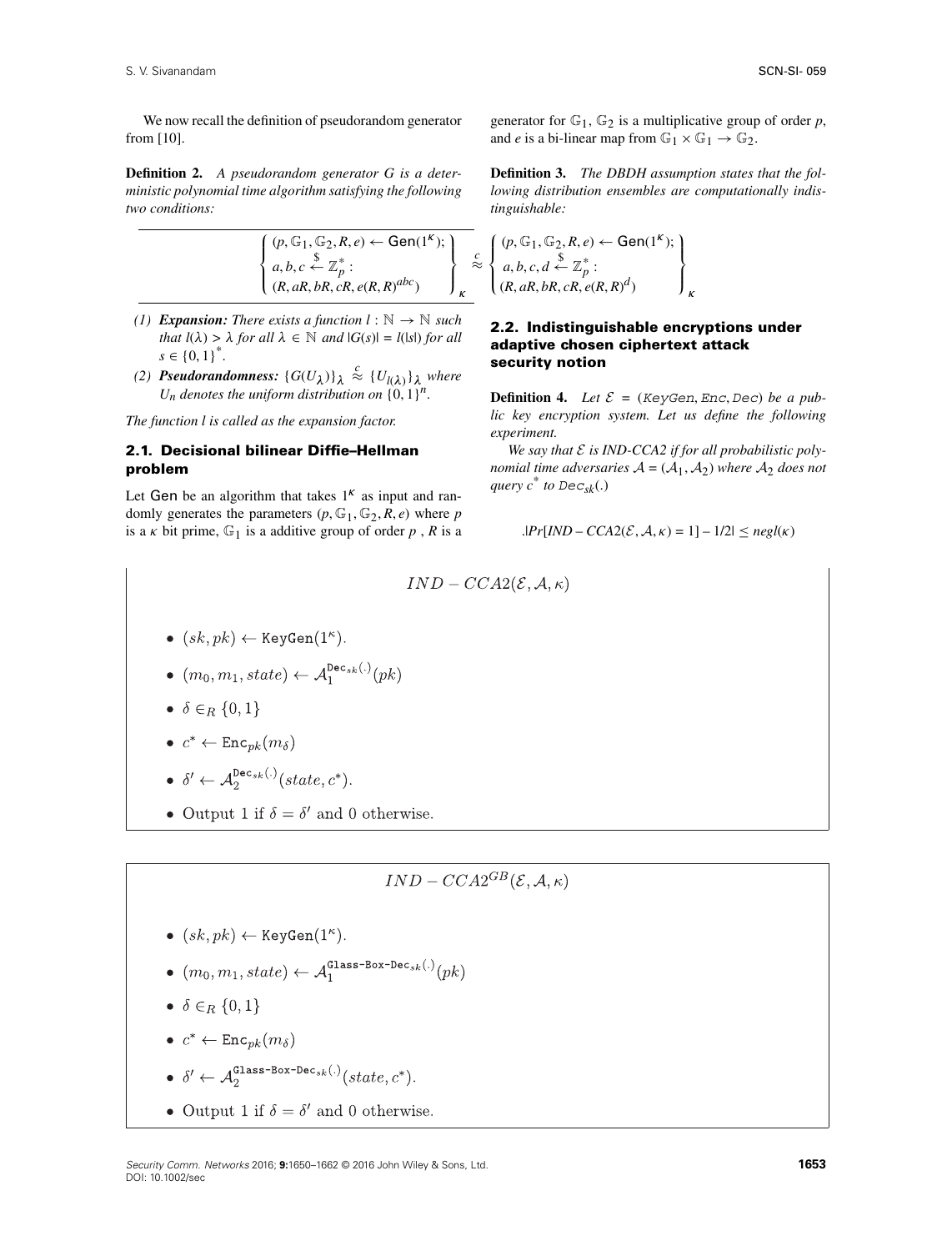### **2.3. Indistinguishable encryptions under adaptive chosen ciphertext attack security with glass box decryption**

This model is identical to IND-CCA2 game, except that Glass-Box-Dec oracle will be used by the adversary (instead of the regular black box decryption oracle).

**The Glass-Box-Dec Oracle**  $\mathcal{I} \leftarrow$  Glass-Box- $Dec_{sk}(c)$  denotes all the values computed/used in RAM (outside TPM) until *ABORT*/termination of the execution of decryption algorithm on the ciphertext *c*. If the execution does not *ABORT*, then the decrypted message is also included in  $\mathcal{I}$ .

**Definition 5.** *Let*  $\mathcal{E} = (KeyGen, Enc, Dec)$  *be a public key encryption system. Let us define the following experiment.*

*We say that* E *has IND-CCA2 in the glass box model if for all probabilistic polynomial time adversaries* A =  $(A_1, A_2)$  *where*  $A_2$  *does not query*  $c^*$  *to* Glass-Box-Dec*sk*(.)*,:*

 $2.1 Pr[IND - CCA2^{G}B(\mathcal{E}, \mathcal{A}, \kappa) = 1] - 1/2| \leq negl(\kappa)$ 

## **3. VULNERABILITY IN AN IMPLEMENTATION OF AN ADAPTIVE CHOSEN CIPHERTEXT ATTACK SECURE SCHEME**

The ElGamal encryption scheme [\[11\]](#page-9-10) over a cyclic group  $G$  of prime order  $p$  works as follows. The public key consists of a generator  $g \in_R \mathbb{G}$  and  $h = g^x$ , where  $x \in_R \mathbb{Z}_p$  is the secret key *sk*. The public key  $pk = \langle g, h \rangle$ . Encryption defines the ciphertext as  $c = \langle c_1, c_2 \rangle = \langle g^r, h^r \oplus m \rangle$ , where  $r \in_R \mathbb{Z}_p$ . Decryption reconstructs the message by computing  $m = c_2 \oplus c_1^{sk}$ . The following is a specification of CCA2 secure system obtained after transforming the basic chosen plaintext attack secure ElGamal encryption scheme by Fujisaki–Okamoto transformation [\[8\]](#page-9-7):

- $\mathcal{EL}.$  Gen: The private key and public key pair of a user is  $(sk, pk) = (x, g<sup>x</sup>).$
- $\mathcal{EL}$ . Enc: Choose  $\sigma$  randomly from  $\{0, 1\}^{l_m}$ . Compute  $r = F(\sigma, m)$ ,  $c_1 = g^r$ ,  $c_2 = \sigma \oplus H(pk^r)$ ,  $c_3 =$  $m \oplus G(\sigma)$  and the ciphertext is  $c = \langle c_1, c_2, c_3 \rangle$ . *F*, *H*, *G* are cryptographic hash functions.
- $\mathcal{EL}.\text{Dec}$ : To decrypt, compute  $\sigma = c_2 \oplus H(c_1^{sk})$ ,  $m =$  $c_3 \oplus G(\sigma)$  and accept *m* if  $c_1 \stackrel{?}{=} g^{F(\sigma,m)}$ .

The aforementioned specification of decryption assumes that the decryption algorithm is executed in a single execution module (without a TPM). We now specify an implementation of the decryption algorithm in a system that has TPM. We assume that TPM is a very compact module with resource constraints and that we get the minimal computations done in TPM. As mentioned earlier, all steps computed inside TPM will be labeled by SC and all other steps will be labeled by NC. The glass box decryption oracle will return all values computed in steps labeled NC.

The description of the decryption algorithm follows:  $\mathcal{EL}$ .Dec: TPM $\rightarrow$ RAM represents the data transfer from TPM to RAM and  $RAM \rightarrow TPM$  represents the data transfer from RAM to TPM. To decrypt the ciphertext:

- SC: Compute  $temp_1 = c_1^{sk}$
- Set compute  $temp_1 c_1$ <br>• TPM $\rightarrow$ RAM:  $temp_1$
- NC: Compute *H*(*temp*1)
- NC: Compute  $\sigma = c_2 \oplus H(\text{temp}_1)$
- NC: Compute  $G(\sigma)$
- NC: Compute  $m = c_3 \oplus G(\sigma)$
- NC: Compute  $F(\sigma, m)$
- NC: Accept *m* if  $c_1 \stackrel{?}{=} g^{F(\sigma,m)}$

**Remark 3.** When the glass box decryption oracle is queried on a ciphertext *c*, the value in the computation labeled NC, namely,  $\mathcal{I} = \langle temp_1, Htemp_1 \rangle$ ,  $\sigma$ ,  $G(\sigma)$ , *m*,  $F(\sigma, m)$  is returned as response.

**Attack using glass box decryption:** The following attack can be mounted on the above implementation of Fujisaki– Okamoto transformation.

- The adversary  $A_1$  chooses two messages  $m_0$  and  $m_1$ .
- $\bullet$ A random bit  $\delta \in \{0, 1\}$  is chosen, and the challenge ciphertext  $c^*$  on the message  $m_\delta$  is given to  $\mathcal{A}_2$ .
- Now,  $A_2$  finds  $\delta$  as follows:
	- Let the challenge ciphertext generated be  $c^*$  =  $\langle c_1^*, c_2^*, c_3^* \rangle$ , where  $c_1^* = g^r, c_2^* = \sigma^* \oplus H(pk^r)$ and  $c_3^* = m_\delta \oplus G(\sigma^*)$ , where  $r = F(\sigma^*, m_\delta)$ .
	- $A_2$  constructs  $c'_1 = c_1^*, c'_2 = c_2^*$  and chooses  $c_3'$  randomly from the range of the hash function  $G(.)$  and forms a new ciphertext  $c' =$  $\langle c_1', c_2', c_3' \rangle$ .
	- $-$  Now,  $A_2$  queries Glass-Box-Dec(c').
	- While running the glass box decryption of  $c'$ ,  $\mathcal{I} = \langle temp_1, Htemp_1 \rangle, \sigma',$
	- $G(\sigma')$ , *m'*,  $F(\sigma', m')$  is generated for some *m'*. –  $\mathcal I$  is sent out as response to glass box decryption of  $c'$ . (Note that the oracle may accept or reject  $m'$ , which is immaterial for the attack).
	- Since  $c_1' = c_1^*$  and  $c_2' = c_2^*$  it is clear that  $\sigma' =$  $\sigma^*$ . Hence,  $A_2$  can recover  $m_\delta$  by computing  $m_{\delta} = c_3^* \oplus G(\sigma')$
	- Thus,  $A_2$  identifies the bit  $\delta$  always.

**Remark 4.** It may appear as though the attack is possible because a lot of computations are done outside TPM. However, it is easy to see that even if the only step performed outside the TPM is the last step, this would enable A to break the system. The appendix has similar case studies on implementation of the Cramer–Shoup cryptosystem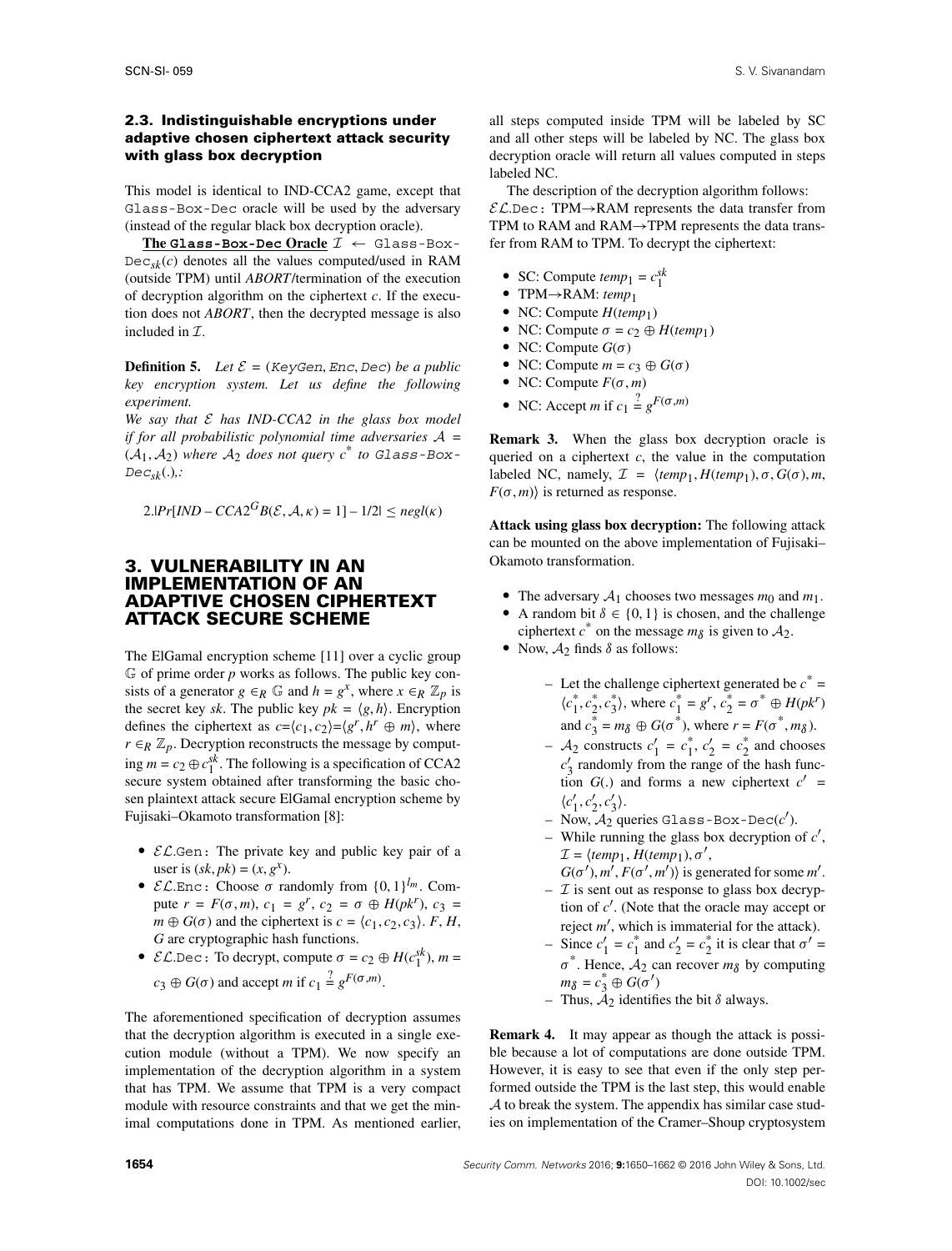and another transformation reported in [\[12\]](#page-9-11) under minimal computation done outside TPM. It is also easy to realize this attack on an implementation of the transformation in [\[13\]](#page-10-0). Thus, we arrive at an important conclusion that the entire decryption algorithm must be executed inside TPM to safeguard against RAM scraper-like attacks. However, this may be infeasible if TPM has memory and computational constraints.

In Appendix A and B, we show that "natural" implementations of the Cramer–Shoup system and Klitz– Malone Lee transformations are not glass box secure, respectively.

## **4. CONFRONTING THE RAM SCRAPER ATTACK**

It can be noted from the previous section that "natural" implementations of well known CCA2 systems did not withstand RAM scraper attack. It is clear from the description of the attacks that in the decryption process, the private key of the receiver is used to derive a message from the ciphertext and then the validity of the message is checked using some verification step. The attacker who has access to the glass box decryption oracle gets the advantage of the computations done using the private keys of the receiver during the decryption. The motivation behind our scheme is to thwart the attacker from obtaining any useful information during glass box decryption. One way to do this is to carry out the ciphertext verification before decryption, and hence, the attacker cannot manipulate the ciphertext in a meaningful way to pass the ciphertext verification test. Thus, any manipulated ciphertext gets rejected in the first level of verification itself without any further computations. Even if the ciphertext is tweaked in such a way that the ciphertext verification test passes, the decryption rejects the ciphertext and the values computed outside the TPM obtained through the glass box decryption oracle should be designed in such a way that they are of no use to the adversary. Based on the aforementioned intuition, we propose a new system that offers security against glass box decryption oracle. We prove the security of the system under the decisional bilinear Diffie–Hellman assumption.

## **4.1. The encryption scheme (EncryptIGB):**

In this section, we propose a new public key encryption scheme EncryptI<sup>GB</sup> and formally prove the IND-CCA2 security with glass box decryption in the standard model. The details of the construction follows:

• Setup<sup>GB</sup>: Let  $(p, \mathbb{G}_1, \mathbb{G}_2, P, e) \leftarrow \text{Gen}(1^k)$ . The scheme uses a pseudorandom generator  $H_1$  :  $\mathbb{G}_2$   $\rightarrow$  ${0, 1}^{l_m}$  and two cryptographic hash functions defined as:  $H_2$ :  $\mathbb{G}_1 \times \{0, 1\}^{l_m} \to \mathbb{Z}_q$  and  $H_3$ :  $\mathbb{G}_1 \to \mathbb{Z}_q$ .

 $H_3$  is additionally target collision resistant hash. Here  $l_m$  > log *q* is the size of the message.

- $\bullet$ KeyGen<sup>GB</sup>: The private key and public key pair of a user are generated as follows:
- Enc<sup>GB</sup>: Encryption is done as follows:
- · Dec<sup>GB</sup>: We describe the implementation of the decryption algorithm in conventional system and hybrid system. To decrypt the ciphertext  $C = \langle C_1, C_2, \rangle$  $C_3, C_4$ , perform the following:

**Remark 5.** A glass box decryption oracle would expose all the values computed and used in the NC, namely,  $\mathcal{I} = \langle \hat{h}, U, V, h, e(C_1, Q), e(C_1, Q)^s, H_1(e(C_1, Q)^s), m \rangle$  to the adversary.

**Remark 6.** In the hybrid system, TPM performs only two group exponentiation operations: one in  $G_1$  and another in  $G_2$ . The RAM performs two group exponentiation operations in  $G_1$ , two group additions in  $G_1$ , three hash function evaluations, three bilinear map computations, and one XOR.

### **4.2. Correctness**

To show that the decryption works properly, we have to show that

- (1)  $U + V = r(\hat{h}P + tX)$ .
- (2) If  $C = \langle C_1, C_2, C_3, C_4 \rangle$  is properly constructed, then  $e(C_3, P) \stackrel{?}{=} e(hY + Z, C_1).$
- (3)  $e(C_1, Q)^s = \alpha^r$ , where  $C_1 = rP$ .

Assume that for some  $r \in \mathbb{Z}_q$ ,

$$
C_1 = rP \tag{1}
$$

With respect to the same *r*,

$$
C_3 = r(hY + Z) \tag{2}
$$

Hence, it should be true that

$$
e(C_3, P) \stackrel{?}{=} e(hY + Z, C_1)
$$
 (3)

This proves the second assertion. Now,

$$
U+V=\hat{h}C_1+C_4xC_1=\hat{h}rP+txrP=r(\hat{h}P+txP)=r(\hat{h}P+tX)
$$

Thus,

$$
U + V = r(\hat{h}P + tX)
$$
 (4)

This shows that  $h = H_3(U + V)$  correctly recovers the *h* computed in the encryption algorithm. This proves the first claim. For the third claim, we note that  $e(C_1, Q)^s$  $e(rP, Q)^s = [e(P, Q)^s]^r = \alpha^r$ , Therefore,

$$
e(C_1, Q)^s = \alpha^r \tag{5}
$$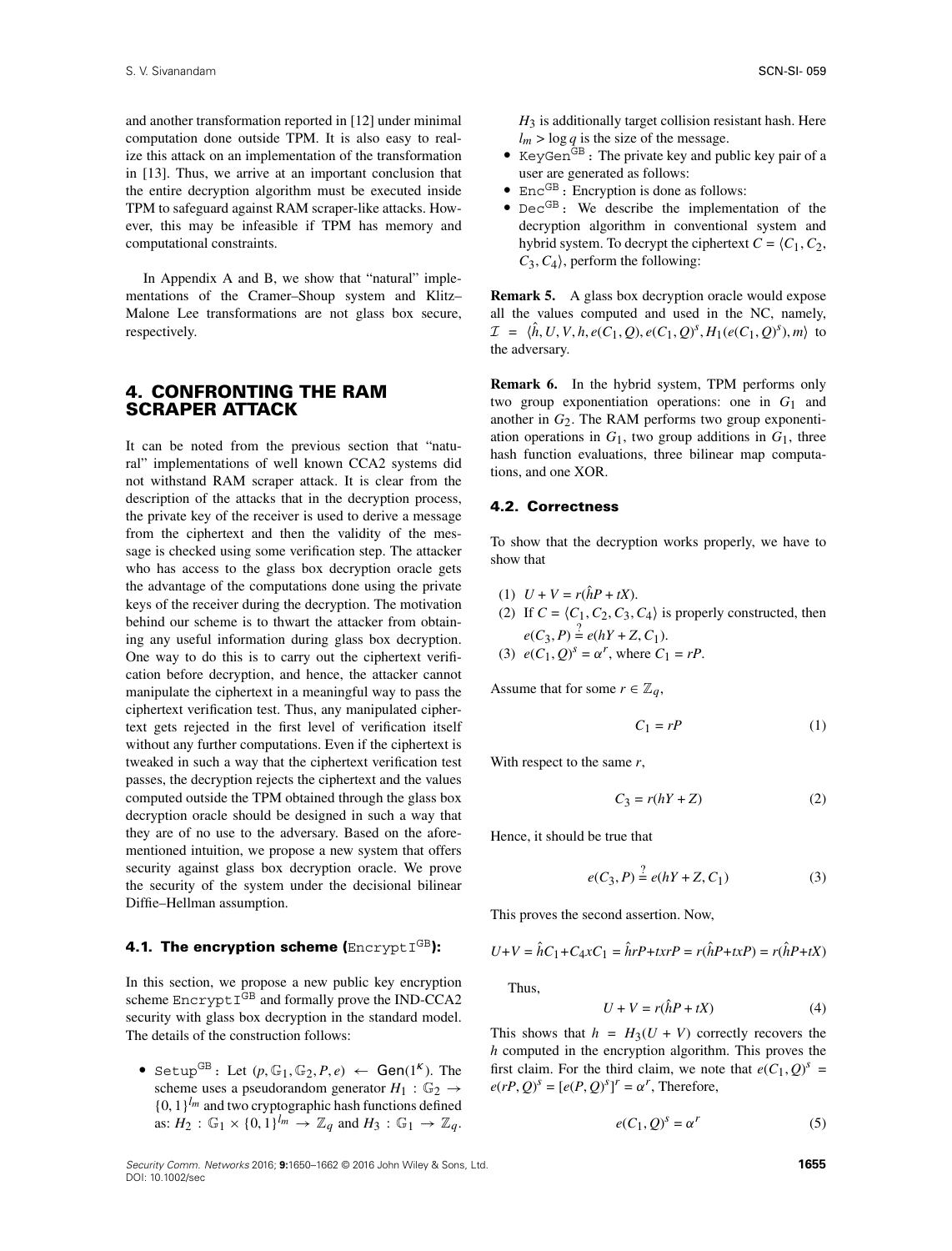## KeyGenGB

- Choose  $x, s \in_R \mathbb{Z}_q$  and  $Q, Y, Z \in_R \mathbb{G}_1$ .
- Compute  $X = xP \in \mathbb{G}_1$ .
- Compute  $\alpha = e(P,Q)^s \in \mathbb{G}_2$ .
- The private key  $s\mathbf{k} = \langle x, s \rangle \in \mathbb{Z}_q^2$  and the public key  $\mathbf{p}\mathbf{k} = \langle P, Q, X, Y, \rangle$  $Z, \alpha \rangle \in \mathbb{G}_1^5 \times \mathbb{G}_2.$

## $Enc^{GB}$

- Choose  $r, t \in_R \mathbb{Z}_a$ .
- Compute  $C_1 = rP$  and  $C_2 = m \oplus H_1(\alpha^r)$ .
- Compute  $\hat{h} = H_2(C_1, C_2)$ ,  $h = H_3(r(\hat{h}P + tX))$  and  $C_3 = r(hY + Z)$ .
- $-$  Set  $C_4 = t$ .
- The ciphertext is  $C = \langle C_1, C_2, C_3, C_4 \rangle$ .

This completes the proof that the decryption correctly recovers the message.

#### **4.3. Security**

**Theorem 1.** *The encryption scheme*  $\text{EncryptI}^{GB}$  *is IND-CCA2 secure with glass box decryption, if the DBDH assumption holds.*

*Proof.* Let  $\langle (R, aR, bR, cR) \in \mathbb{G}_1^4, \gamma \in \mathbb{G}_2 \rangle$  be an instance of the DBDH problem. Let  $A = (A_1, A_2)$  be an adversary against Encrypt I<sup>GB</sup> scheme in the IND-CCA2 glass box decryption model with non-negligible advantage  $\tau$ . We will show how to construct algorithm  $C$  that uses  $A$  to solve the DBDH problem in  $\mathbb{G}_1$  and  $\mathbb{G}_2$  with non-negligible advantage.

*Setup:*  $C$  generates the public key as follows:

• Set

$$
P = R \tag{6}
$$

• Set

• Set

 $Q = bR$  (7)

$$
\alpha = e(aR, bR) \tag{8}
$$

Therefore, 
$$
\alpha = e(aR, bR) = e(R, bR)^a = e(P, Q)^a
$$

Thus, the second component of the private key denoted as *s* is in fact *a* (implicitly). Now, choose  $x \in R \mathbb{Z}_q$  and set

$$
X = xP \tag{9}
$$

Thus, the private keys are  $\langle x, s = a \rangle$ . C chooses  $\tilde{h}$ ,  $y$ ,  $\tilde{z} \in_R \mathbb{Z}_q$  and computes

<span id="page-6-2"></span>
$$
\beta = \tilde{h}(cP) \tag{10}
$$

$$
h^* = H_3(\beta) \tag{11}
$$

<span id="page-6-0"></span>
$$
Y = \frac{1}{h^*}(Q + yP)
$$
 (12)

<span id="page-6-1"></span>
$$
Z = -Q + \tilde{z}P \tag{13}
$$

The public keys are  $\langle P, Q, X, Y, Z, \alpha \rangle$  and the private keys are  $\langle x, s = a \rangle$ .

 $C$  now runs  $A_1$  with the generated public keys. A makes several queries to the glass box decryption oracle. C responds to queries made by A as follows.

 $\mathcal{O}_{\texttt{Glass-Box-Dec}}$  Oracle: When a request for decryption of ciphertext  $C = \langle C_1, C_2, C_3, C_4 \rangle$  is made, C decrypts it in the following way:

• Computes

$$
\hat{h} = H_2(C_1, C_2)
$$
 (14)

$$
U = \hat{h}C_1 \tag{15}
$$

Because  $C$  knows the private key  $x$ ,  $C$  can also compute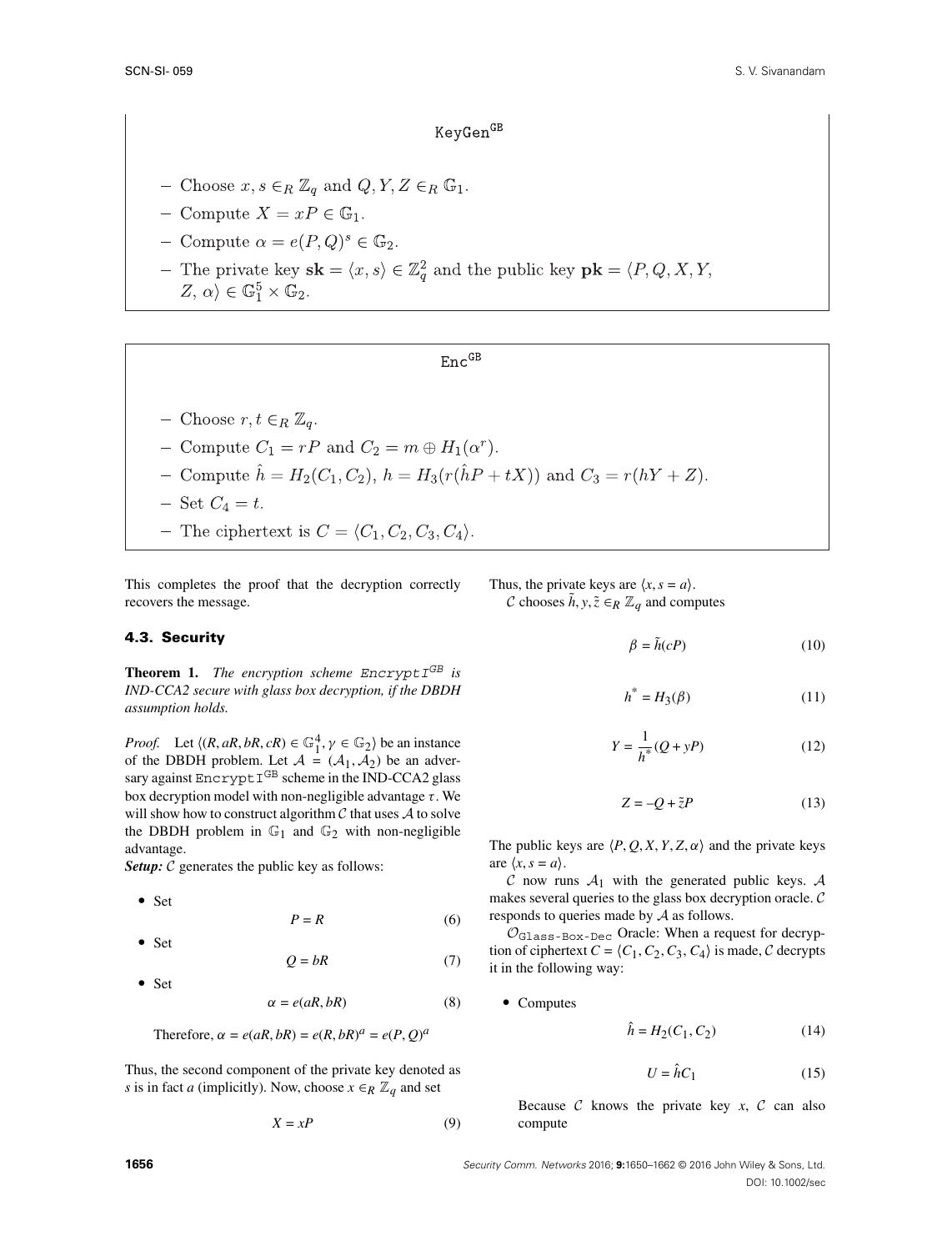## Conventional System Dec<sup>GB</sup>

- Compute  $\hat{h} = H_2(C_1, C_2)$
- Compute  $U = \hat{h}C_1$
- Compute  $V = C_4 x C_1$
- Compute  $h = H_3(U + V)$
- Check if  $e(C_3, P) \stackrel{?}{=} e(hY + Z, C_1)$ 
	- $*$  If *true* then
		- Compute  $m = C_2 \oplus H_1(e(C_1, Q)^s)$
		- $*$  Else
			- $-$  ABORT.

## Hybrid System Dec<sup>GB</sup>

- NC: Compute  $\hat{h} = H_2(C_1, C_2)$ - **NC**: Compute  $U = \hat{h}C_1$  $-$  RAM $\rightarrow$ TPM:  $\langle C_1, C_4 \rangle$ - SC: Compute  $V = C_4 x C_1$  $-$  TPM $\rightarrow$ RAM: V - NC: Calculate  $h = H_3(U + V)$ . - **NC**: Check if  $e(C_3, P) \stackrel{?}{=} e(hY + Z, C_1)$ If *true* then \* **NC**: Compute  $e(C_1, Q)$ \* RAM $\rightarrow$ TPM:  $e(C_1, Q)$ \* **SC**: Compute  $e(C_1, Q)^s$ \* TPM $\rightarrow$ RAM:  $e(C_1, Q)^s$ 
	- \* NC: Compute  $H_1(e(C_1,Q)^s)$
	- \* **NC**: Compute  $m = C_2 \oplus H_1(e(C_1, Q)^s)$
	- else ABORT.

$$
V = C_4 x C_1 \tag{16}
$$

Because the values of  $U$  and  $V$  are correct,  $C$  computes correctly

$$
h = H_3(U + V) \tag{17}
$$

If  $(h = h^*)$ , then C aborts.<sup>†</sup> Because the Y and Z values are public,  $C$  computes correctly the value

$$
hY + Z \tag{18}
$$

So far,  $C$  could do all computations directly as all the input values are correctly available. So, there is no difficulty in computing and returning to  $A$  the values

 $\langle \hat{h}, U, V, h, hY + Z \rangle$ . However, if the check  $e(C_3, P) \stackrel{?}{=}$  $e(hY+Z, C_1)$  passes, C must return the value  $e(C_1, Q)^s$ as well to  $A$ . However, as noted before,  $C$  does not know the value of  $s$ . Thus,  $C$  has to simulate this value in terms of other quantities computable by  $C$ . Observe that because  $P$  is a generator,

<span id="page-7-1"></span>
$$
C_1 = rP, \text{ for some } r \in \mathbb{Z}_q \tag{19}
$$

<span id="page-7-0"></span><sup>&</sup>lt;sup>†</sup> We note that the probability of  $\mathcal C$  aborting is negligible assuming the target collision resistance of *H*3.

Security Comm. Networks 2016; **9:**[1650](#page-0-0)[–1662](#page-12-0) © 2016 John Wiley & Sons, Ltd. **1657** DOI: 10.1002/sec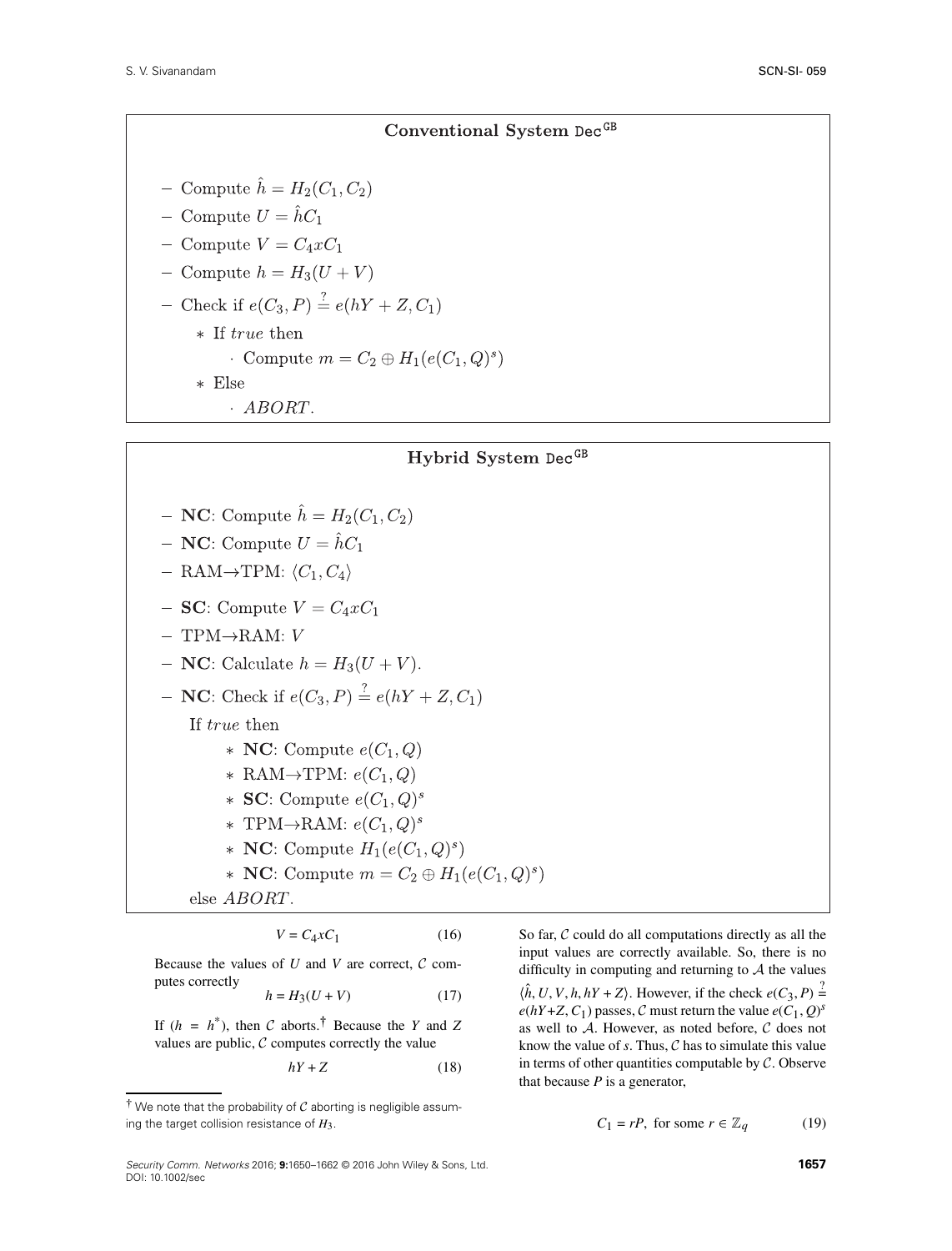Because  $e(C_3, P) = e(hY + Z, C_1)$ , it follows that

<span id="page-8-0"></span>
$$
C_3 = r(hY + Z) \tag{20}
$$

for the same *r* defined in Equation [\(19\)](#page-7-1). Now,

$$
e(C_1, Q)^s = e(rP, Q)^s
$$
  
=  $e(P, Q)^{rs}$   
=  $e(sP, Q)^r$   
=  $e(aP, rQ)$ , Since  $(s = a)$ 

C knows the value of  $aP = aR$  and value of Q as they are inputs for the hard problem. However, C does not know the value of  $r$ . Hence,  $\mathcal C$  will compute the value of *rQ* indirectly in terms of other values known to C. From equations [\(12\)](#page-6-0), [\(13\)](#page-6-1), and [\(20\)](#page-8-0),

$$
C_3 = r(hY + Z) = r\left(\frac{h}{h^*}(Q + yP) - Q + \tilde{z}P\right)
$$
  
= 
$$
\left(\frac{h}{h^*} - 1\right) rQ + \left(\frac{h}{h^*}y + \tilde{z}\right) rP
$$
  
= 
$$
\left(\frac{h}{h^*} - 1\right) rQ + \left(\frac{h}{h^*}y + \tilde{z}\right) rP
$$

Rearranging, we obtain

<span id="page-8-1"></span>
$$
rQ = \left(\frac{h}{h^*} - 1\right)^{-1} \left[ C_3 - \left(\frac{h}{h^*} y + \tilde{z}\right) C_1 \right] \tag{21}
$$

Observe that all values in the RHS of Equation [\(21\)](#page-8-1) is available to C. Thus,  $e(C_1, Q)^s = e(aP, rQ)$  can be computed even without knowing *s*. Hence, the glass box decryption queries can be perfectly answered by C and return  $\mathcal{I} = \langle \hat{h}, U, V, h, e(C_1, Q), e(C_1, Q)^s,$  $H_1(e(C_1, Q)), m$  to A. That is, C perfectly simulates the glass box decryption oracle to A.

*Challenge:*  $A_1$  then outputs two messages  $m_0$ ,  $m_1$  of equal length.  $C$  computes the ciphertext  $C^*$  by performing the following steps:

• Set

$$
C_1^* = cR = cP \tag{22}
$$

*cR* is the input to the hard problem.

• Compute

$$
C_2^* = m_\delta \oplus H_1(\gamma) \tag{23}
$$

Here,  $\delta \in \{0, 1\}$  is a random bit and  $\gamma$  is an input to the hard problem

• Compute

<span id="page-8-3"></span>
$$
C_3^* = yC_1^* + \tilde{z}C_1^*
$$
 (24)

• Compute

<span id="page-8-2"></span>
$$
C_4^* = (\hat{h} - \tilde{h})x^{-1}
$$
 (25)

Where,  $\hat{h} = H_2(C_1^*, C_2^*)$  and  $\tilde{h}$  was chosen by C at setup time. Note that  $\overline{x}$  is one of the private keys known to  $C$ .

 $\bullet$ • The challenge ciphertext  $C^* = \langle C_1^*, C_2^*, C_3^*, C_4^* \rangle$  is given as input to  $A_2$ .

We first show that the challenge ciphertexts is a valid ciphertext. **Lemma 1** The challenge ciphertext  $C^* = \langle C_1^*, C_2^*, C_3^*, C_4^* \rangle$  is a valid and properly formed ciphertext.

*Proof.* Because  $C_1^* = cP$ , we should show that

$$
C_3^* = c(hY + Z)
$$
\n<sup>(26)</sup>

Where,  $h = H_3(c(\hat{h}P + tX))$  and  $C_4^* = t = (\hat{h} - \tilde{h})x^{-1}$ . Now,

$$
c(\hat{h}P + tX) = c(\hat{h}P + C_4^*X)
$$
  
=  $c(\hat{h}P + (\hat{h} - \tilde{h})x^{-1}xP)$  (from Equation (25)  
=  $c(\hat{h}P + \hat{h}P - \tilde{h}P)$   
=  $\tilde{h}(cP) = \beta$  (from Equation (10))

Therefore,

<span id="page-8-4"></span>
$$
h = H_3(c(\hat{h}P + tX)) = H_3(\beta) = h^*
$$
 (27)

From Equations [\(24\)](#page-8-3) and [\(27\)](#page-8-4), we conclude that  $C^* = \langle C_1^*, C_2^*, C_3^*, C_4^* \rangle$  as defined previously will be a valid/consistent ciphertext if we show  $C_3^* = c(h^*Y + Z)$ .  $C_3^*$  was computed as  $yC_1^* + \tilde{z}C_1^*$  in Equation [\(24\)](#page-8-3). Thus, we have to show that

$$
c(h^*Y + Z) = yC_1^* + \tilde{z}C_1^*
$$
 (28)

In fact,

$$
c(h^*Y + Z) = c[Q + yP - Q + \tilde{z}P]
$$
 (from Equations (12)  
and (13))  

$$
= y(cP) + \tilde{z}(cP)
$$
  

$$
= yC_1^* + \tilde{z}C_1^*
$$

This completes the proof that  $C^* = \langle C_1^*, C_2^*, C_3^*, C_4^* \rangle$  is a valid/consistent ciphertext.

 $\mathcal C$  answers  $\mathcal A_2$ 's glass box decryption oracle queries in an identical manner as described earlier.

*Guess:* Recall that the instance of the hard problem  $\langle R, aR, bR, cR, \gamma \rangle$  is used by C as  $P = R$ ,  $Q = bR$ , and  $\alpha = e(a\hat{R}, bR) = e(P, Q)^s$  while setting the system. When constructing the challenge ciphertext,  $C_1^* = cR = rP$  and  $C_2^* = m_\delta \oplus H_1(\gamma)$ . If the adversary A guesses the bit  $\delta$ 

**1658** Security Comm. Networks 2016; **9:**[1650–](#page-0-0)[1662](#page-12-0) © 2016 John Wiley & Sons, Ltd. DOI: 10.1002/sec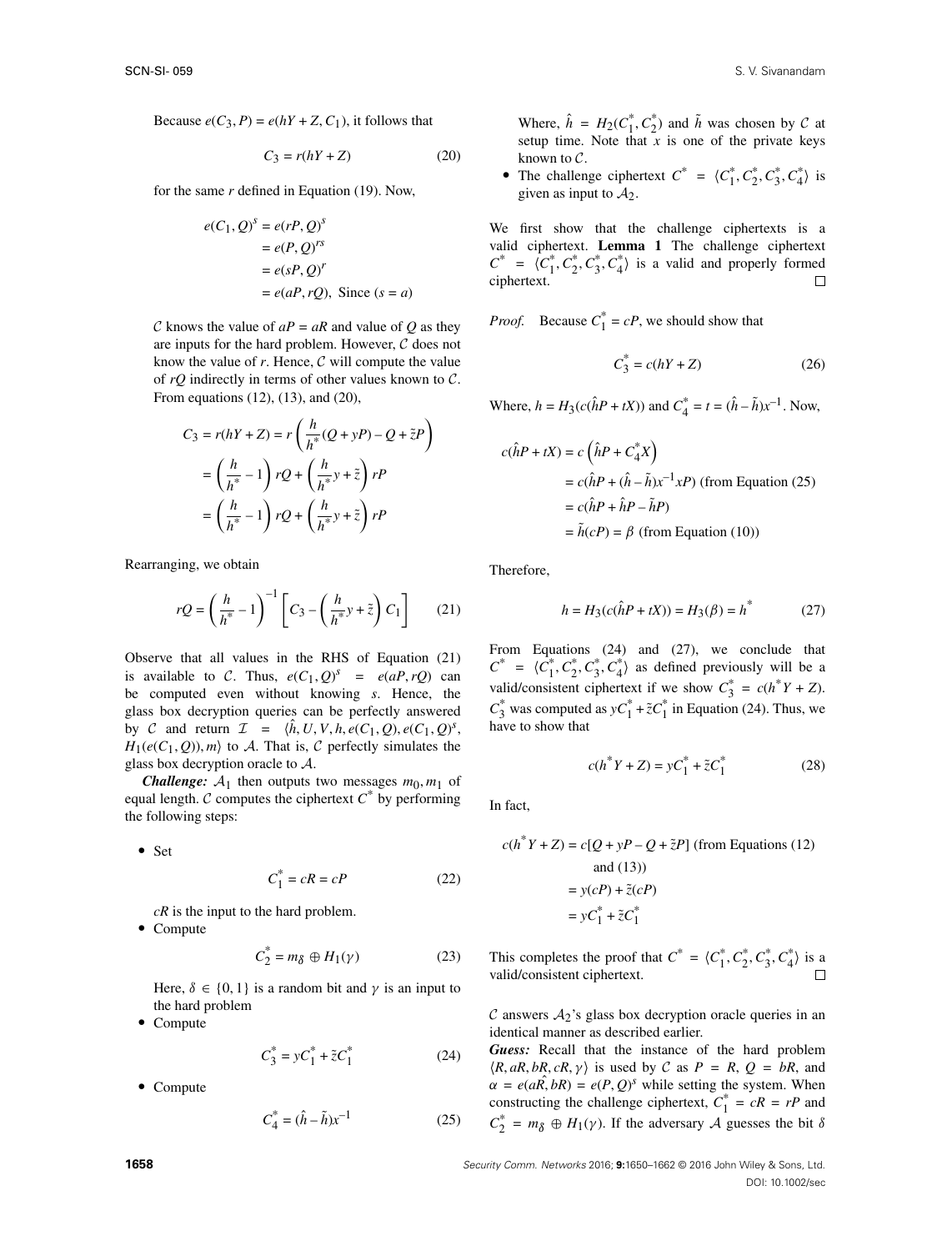correctly, then the challenger outputs 1. Else, it outputs 0. Now, we calculate the advantage  $\mathcal C$  has in solving the DBDH problem. Recall that  $\tau$  is the advantage the adversary has against the system. By definition of advantage, the probability that the adversary correctly guesses the bit that is encrypted is given by  $1/2 + \tau/2$ .

If  $\gamma$  is a DBDH instance, then the challenge ciphertext is distributed identically as the original ciphertext, and hence, the probability that the challenger outputs 1 is equal to  $1/2 + \tau/2$ . If  $\gamma$  is a random element from  $\mathbb{G}_2$ , then we show that the advantage the adversary has in distinguishing between  $\delta = 0$  and  $\delta = 1$  is negligible assuming the pseudorandomness property of *H*1.

**Claim 1.** *If*  $Pr[\delta = \delta' | \gamma = e(R, R)^d] = 1/2 + \epsilon$  where  $d \in_R$  $\mathbb{Z}_p$ , then  $\epsilon$  is negligible assuming  $H_1$  to a pseudorandom *generator.*

*Proof.* We now construct an adversary B against the pseudorandom generator with advantage  $\epsilon$ .  $\beta$  receives from the pseudorandom generator challenger a string *y*, which is either  $H_1(\gamma)$  for a random  $\gamma$  or a uniformly chosen string of length  $l_m$ . B will play the security game exactly as the challenger described previously except for the following difference. In the challenge phase, it will set  $C_2^* = m_\delta \oplus y$ . B will output 1 if and only if A outputs  $\delta^{\prime} = \delta$ . If  $y = H_1(y)$ , then the probability that B outputs 1 is equal to  $1/2 + \epsilon$ . Otherwise,  $\delta$  is information theoretically hidden because *y* is random. Hence, in this case, probability  $\beta$  outputs 1 is equal to 1/2. Therefore, the advantage B has against the pseudorandom generator is given by  $\epsilon$ , which is negligible from the psuedo-randomness property of  $H_1$ . П

Thus, the advantage of  $\mathcal C$  in solving the DBDH problem is given by

$$
|Pr[C \text{ outp. } 1 | \gamma = e(R, R)^{abc}] - Pr[C \text{ outp. } 1 | \gamma = e(R, R)^{d}]|
$$
  
= (1/2 + \tau/2) - (1/2 + \epsilon)  
= \tau/2 - \epsilon

*d*]|

Because we have assumed  $\tau$  to be non-negligible and we have just shown that  $\epsilon$  is negligible, the advantage of C in solving the DBDH problem is non-negligible, which is a contradiction.

## **5. CONCLUSION**

We have initiated the study of security under glass box decryption. We have shown that some of the most popular IND-CCA2 schemes are vulnerable to attacks in the glass box model even when minimal computation is done outside the TPM. We designed a new system having the nice property that minimal computations are done on the TPM and at the same time it is also secure under the glass box model.

## **REFERENCES**

- <span id="page-9-0"></span>1. Baker W, *et al.* Data breach investigations report, 2010. (Available from: [http://www.verizonbusiness.](http://www.verizon business.com/resources/reports/rp_2010-data-breach-report_en_xg.pdf) [com/resources/reports/rp\\_2010-data-breach-report\\_](http://www.verizon business.com/resources/reports/rp_2010-data-breach-report_en_xg.pdf) [en\\_xg.pdf\)](http://www.verizon business.com/resources/reports/rp_2010-data-breach-report_en_xg.pdf) [accessed Jan 2011].
- <span id="page-9-1"></span>2. White SR, Comerford L. Abyss: an architecture for software protection. *IEEE Transactions on Software Engineering* 1990: 619–629.
- <span id="page-9-2"></span>3. Arvind A, Blanas S, Eguro K, Kaushik R, Kossmann D, Ramamurthy R, Venkatesan R. Orthogonal security with cipherbase. In *CIDR 2013, Sixth Biennial Conference on Innovative Data Systems*. Research, Asilomar: CA, USA, 2013.
- <span id="page-9-3"></span>4. Alwen J, Dodis Y, Wichs D. Leakage-resilient publickey cryptography in the bounded-retrieval model. In *Advances in Cryptology - CRYPTO 2009*, vol. 5677, Lecture Notes in Computer Science. Springer: Santa Barbara, 2009.
- <span id="page-9-4"></span>5. Barak B, Goldreich O, Impagliazzo R, Rudich S, Sahai A, Vadhan S, Ke Y. On the (im) possibility of obfuscating programs. In *Advances in CryptologyCRYPTO 2001*. Springer: Santa Barbara, 2001; 1–18.
- <span id="page-9-5"></span>6. Garg S, Gentry C, Halevi S, Raykova M, Sahai A, Waters B. Candidate indistinguishability obfuscation and functional encryption for all circuits. In *Foundations of Computer Science (FOCS), 2013 IEEE 54th Annual Symposium on*. IEEE: Berkeley, 2013; 40–49.
- <span id="page-9-6"></span>7. Apon D, Huang Y, Katz J, Malozemoff AJ. Implementing cryptographic program obfuscation. *IACR Cryptology ePrint Archive*, 2014; 779.
- <span id="page-9-7"></span>8. Fujisaki E, Okamoto T. Secure integration of asymmetric and symmetric encryption schemes. In *Advances in Cryptology - CRYPTO '99, 19th Annual International Cryptology Conference*, vol. 1666, Lecture Notes in Computer Science. Springer: Santa Barbara, 1999; 537–554.
- <span id="page-9-8"></span>9. Cramer R, Shoup V. A practical public key cryptosystem probably secure against adaptive chosen ciphertext attack. In *Advances in Cryptology - CRYPTO '98*, vol. 1462, Lecture Notes in Computer Science. Springer: Santa Barbara, 1998; 13–25.
- <span id="page-9-9"></span>10. Goldreich O. *The Foundations of Cryptography - Volume 1, Basic Techniques*. Cambridge University Press, 2001.
- <span id="page-9-10"></span>11. El Gamal T. On computing logarithms over finite fields. In *Advances in Cryptology - CRYPTO 1985*, vol. 218, Lecture Notes in Computer Science. Springer: Santa Barbara, 1985; 396–402.
- <span id="page-9-11"></span>12. Kiltz E, Malone-Lee J. A general construction of IND-CCA2 secure public key encryption. In *Cryptography and Coding, 9th IMA International Conference*, vol. 2898, Lecture Notes in Computer Science. Springer: Cirencester, UK, 2003; 152–166.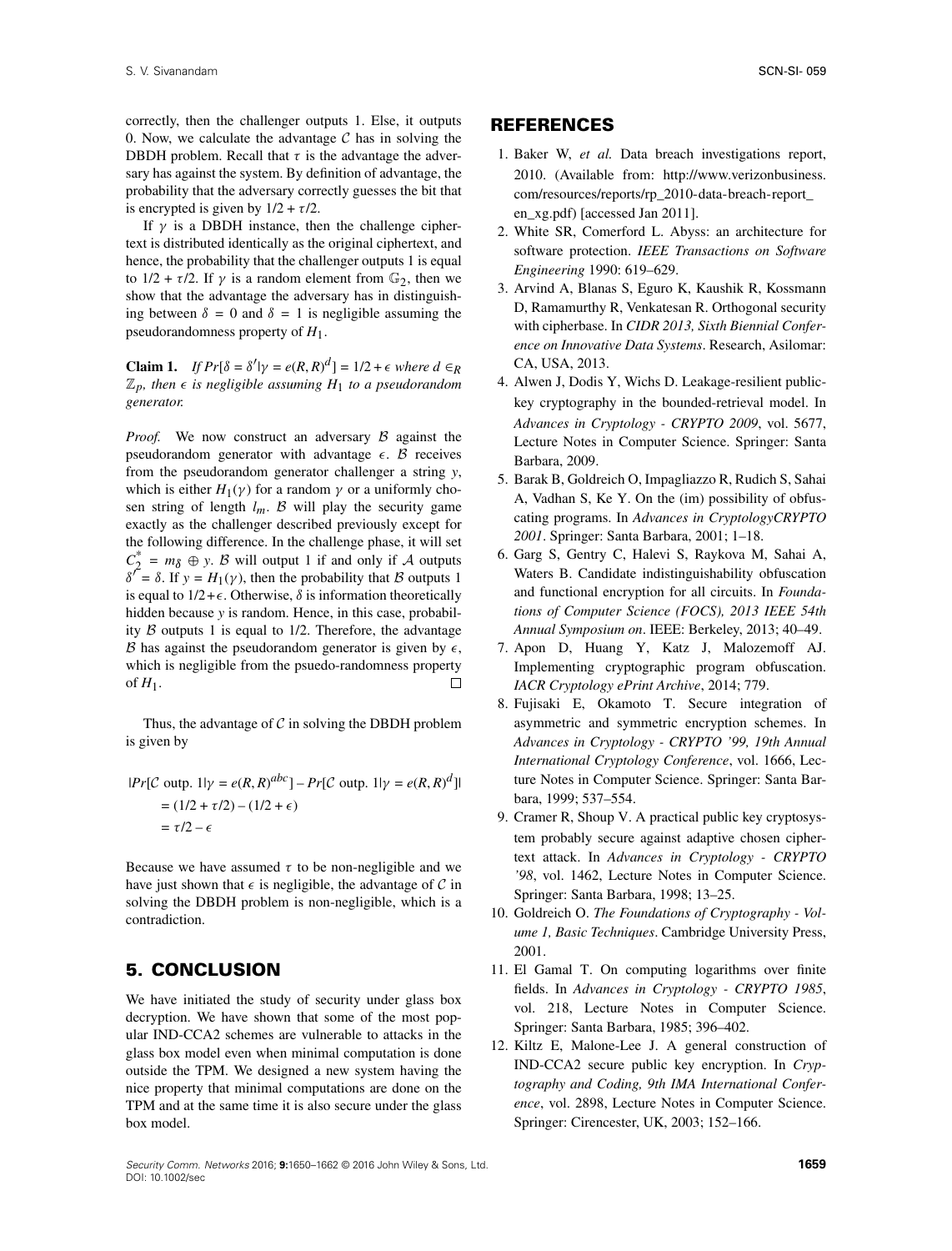<span id="page-10-0"></span>13. Fujisaki E, Okamoto T. How to enhance the security of public-key encryption at minimum cost. In *Public Key Cryptography, Second International Workshop on Practice and Theory in Public Key Cryptography*, vol. 1560, Lecture Notes in Computer Science. Springer, 1999.

## **APPENDIX A: CRAMER–SHOUP CRYPTOSYSTEM**

We now show how the well known Cramer-Shoup system which is CCA2 secure can be broken if the black box decryption oracle is replaced with a glass box decryption oracle. We review the Cramer-Shoup encryption [\[9\]](#page-9-8) scheme.

- *CS*.Gen: The private key and public key of a user are  $sk = (x_1, x_2, y_1, y_2, z_1, z_2)$  and public key  $pk =$  $(g_1, g_2, c, d, h)$ , where  $c = g_1^{x_1} g_2^{x_2}$ ,  $d = g_1^{y_1} g_2^{y_2}$  and  $h = g_1^{z_1} g_2^{z_2}$ .
- *CS*.Enc: Compute  $u_1 = g_1^r$ ,  $u_2 = g_2^r$ ,  $e = h^r m$ ,  $\alpha =$ *H*(*u*<sub>1</sub>, *u*<sub>2</sub>, *e*) and  $v = c^r d^{r\alpha}$ .  $C = \langle u_1, u_2, e, v \rangle$ .
- CS.Dec: We explain the implementation of the decryption algorithm using a s module and using TPM separately. We stress that there may be an implementation of the Cramer-Shoup encryption scheme, where all the steps of decryption algorithm are computed in the TPM, which gives no greater advantage to the glass box decryption than the black box decryption oracle. In the TPM based implementation under our consideration, we do not perform any computation which involves the secret key outside the TPM. Still we are able to mount glass box attack on the implementation. On receiving a ciphertext  $C = \langle u_1, u_2, e, v \rangle$  decryption is done as follows:

Consider the glass box execution of Decryption oracle on a ciphertext  $(u_1, u_2, e, v)$ ,

(a) Since all these are input parameters, these are visible/available to the adversary.

#### **Conventional System:**

- Compute  $\alpha = H(u_1, u_2, e)$ .
- Compute  $V = u_1^{x_1} u_2^{x_2} (u_1^{y_1} u_2^{y_2})^{\alpha}$ .
- If  $(v = V)$  then,

- Compute 
$$
Z = u_1^{z_1} u_2^{z_2}
$$
.

– Compute  $m = e/Z$  and return  $m$ .

Else *ABORT*

- (b) In the evaluation of the expression  $\alpha = H(u_1, u_2, e)$ all values will be available to the adversary.
- (c) However, the expression  $V = u_1^{x_1} u_2^{x_2} (u_1^{y_1} u_2^{y_2})^{\alpha}$  is evaluated using the TPM because this involves secret keys  $x_1, x_2, y_1, y_2$ . Thus,  $u_1, u_2$  and  $\alpha$  are sent to the TPM and the value  $V = u_1^{x_1} u_2^{x_2} (u_1^{y_1} u_2^{y_2})^{\alpha}$  is sent to the normal world and hence *V* is available to the adversary.
- (d) The check  $(v = V)$  is done outside the TPM. If this fails the algorithm is aborted and adversary gets no further values. If  $(v = V)$  is true, then the TPM is used to obtain the value of  $Z = u_1^{z_1} u_2^{z_2}$  and Z is sent outside the TPM. Now, the adversary obtains the values *Z* and  $m = e/Z$  as well.
- (e) Therefore the set  $\mathcal{I} = \langle \alpha, V, Z, m \rangle$ .

We will now show how an adversary having access to glass box decryption can distinguish challenge messages. During the challenge phase  $A$  selects two messages  ${m_0, m_1}$  and sends them to C. Now, C constructs the challenge ciphertext  $C^*$  as  $C^* = \langle u_1^*, u_2^*, e^*, v^* \rangle = \langle u_1, u_2^*, u_1^*, u_2^*, u_2^* \rangle$  $u_2$ ,  $(u_1)^{z_1}(u_2)^{z_2}m_\,, (u_1)^{x_1}(u_2)^{x_2}$   $((u_1)^{y_1}(u_2)^{y_2})^{\alpha}$ , where *δ* is a random bit ∈ {0, 1} and  $\alpha$  = *H*(*u*<sup>\*</sup><sub>1</sub>, *u*<sup>\*</sup><sub>2</sub>, *e*<sup>\*</sup>). The challenger sends  $C^*$  to  $A$  and asks him to find the  $m<sub>δ</sub>$  hidden in  $C^*$ . At this point the *second phase* of the training begins and  $C$  must respond to all legal queries raised by  $A$ . This is what  $A$  asks to find  $m<sub>g</sub>$ .

- *A* chooses  $s_1 \in_R \mathbb{Z}_q^*$  and constructs a ciphertext  $C'$  =  $\langle u'_1, u'_2, e', v' \rangle = \langle (u_1^*)^{s_1}, (u_2^*)^{s_1}, e^*, v^* \rangle$ , where  $u_1^*$  and  $u_2^*$  are the first two components of  $C^*$ . In other words  $C'$  is nothing but  $C^*$  with the first two components, namely  $u_1^*$  and  $u_2^*$  exponentiated with  $s_1$ .
- Now, A queries  $Glass Box Dec(C')$ . Note that it is legal to ask the decryption of  $C'$ .
- As  $C$  knows all the private keys, it would faithfully execute the  $CS$ .Dec on  $C'$ .
- C will reject the ciphertext C' because  $v' \neq$  $(u'_1)^{x_1} (u'_2)^{x_2} ((u'_1)^{y_1} (u'_2)^{y_2})^{\alpha_1}.$

#### **Hybrid System:**

- NC: Compute  $\alpha = H(u_1, u_2, e)$ .
- RAM $\rightarrow$ TPM:  $\langle \alpha, u_1, u_2 \rangle$
- SC: Compute  $V = u_1^{x_1} u_2^{x_2} (u_1^{y_1} u_2^{y_2})^{\alpha}$ .
- $\bullet$  TPM $\rightarrow$ RAM: *V*
- NC: If  $(v = V)$  then,
	- $-$  SC: Compute  $Z = u_1^{z_1} u_2^{z_2}$ .
	- $-$  TPM $\rightarrow$ RAM: Z
	- NC: Compute *m* = *e*/*Z* and return *m*.

Else *ABORT*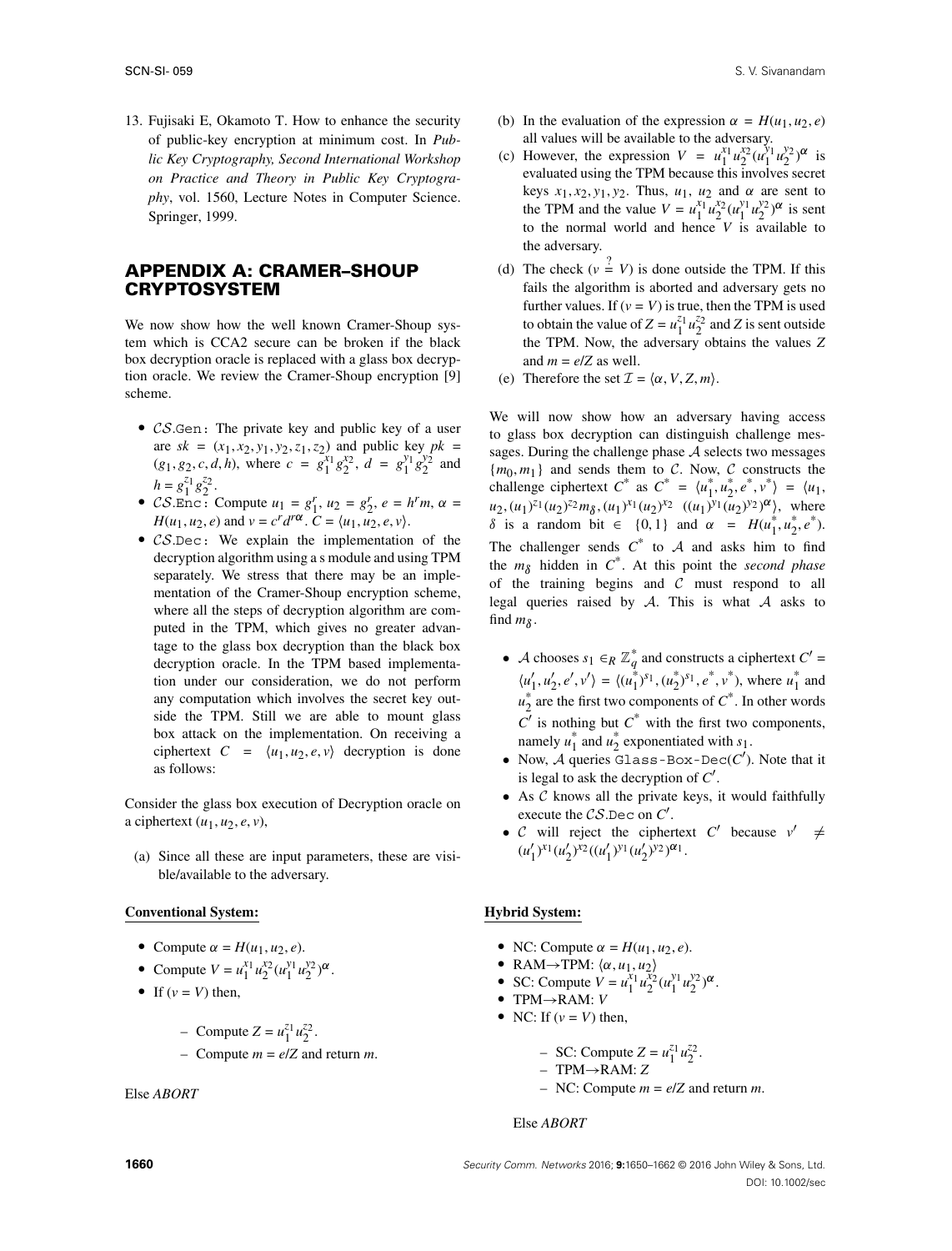$\Box$ 

- Now,  $\mathcal{I} = \langle \alpha_1, V_1, Z, m \rangle$  =  $\langle H(u'_1, u'_2, e'), (u_1^*)^{s \cdot |X|} \rangle$  $(u_2^*)^{s_1x_2}((u_1^*)^{s_1y_1}(u_2^*)^{s_1y_2})^{\alpha_1}, \text{---}, \text{---}.$
- $\bullet$  Similarly,  $\mathcal A$  constructs another ciphertext  $C''$  by choosing  $s_2 \in_R \mathbb{Z}_q^*$ , computing  $u''_1 = (u_1^*)^{s_2}, u''_2 =$  $(u_2^*)^{s_2}$ ,  $e'' = e^*$  and  $v'' = v^*$ . The newly formed ciphertext is  $C'' = \langle u''_1, u''_2, e'', v'' \rangle$  A queries Glass  $-Box-Dec(C'')$ .
- $\bullet$  *C* will reject *C''* because it is invalid.
- Here,  $\mathcal{I} = \langle \alpha_2, V_2, Z, m \rangle = \langle H(u''_1, u''_2, e''), (u^*_1)^{s_2 x_1} \rangle$  $(u_2^*)^{s_2x_2}((u_1^*)^{s_2y_1}(u_2^*)^{s_2y_2})^{\alpha_2}, \text{--},\text{--}.$

We will now show that with the values  $V_1$  and  $V_2$ ,  $A$ performs the following and obtains  $m_\lambda$ :

- Computes  $X_1 = V_1^{s_1^{-1}} = (u_1^*)^{x_1} (u_2^*)^{x_2} ((u_1^*)^{y_1} (u_2^*)^{y_2})^{\alpha_1}$ and  $X_2 = V_2^{s_2^{-1}} = (u_1^*)^{x_1} (u_2^*)^{x_2} ((u_1^*)^{y_1} (u_2^*)^{y_2})^{\alpha_2}.$
- Computes  $Y = \frac{X_1}{X_2} = ((u_1^*)^{y_1} (u_2^*)^{y_2})^{\alpha_1 \alpha_2}.$
- Computes  $Z_2 = Y^{(\alpha_1 \alpha_2)^{-1}} = (u_1^*)^{y_1} (u_2^*)^{y_2}$ .
- Computes  $Z_1 = \frac{X_1}{Z_2^{\alpha_1}}$  $=(u_1^*)^{x_1}(u_2^*)^{x_2}.$
- Generates a fresh ciphertext by computing  $\hat{u}_1 = u_1^*$ ,  $\hat{u}_2 = u_2^*$ ,  $e = e^* \hat{m}$  and  $\hat{v} = Z_1 Z_2^{\hat{\alpha}}$ , where  $\hat{m}$  is an arbitrary message chosen by  $\mathcal A$  and  $\hat \alpha = H(\hat u_1, \hat u_2, e)$ .
- Now,  $\hat{C} = \langle \hat{u}_1, \hat{u}_2, e, \hat{v} \rangle$  is a valid encryption on message  $m_\delta \hat{m}$  (Due to Lemma [2\)](#page-11-0) and different from  $C^*$ . Thus  $\mathcal A$  can legally query Glass-Box-Dec( $\hat C$ ).
- *C* returns  $(u_1^*)^{x_1}(u_2^*)^{x_2}((u_1^*)^{y_1}(u_2^*)^{y_2})^{\hat{\alpha}}$  and  $m_{\delta}\hat{m}$  as the output (Due to Lemma [2\)](#page-11-0).
- Since  $A$  knows the value  $\hat{m}$ ,  $A$  can easily obtain the message  $m_\delta$  from  $(m_\delta \hat{m})$ .
- Thus, A identifies the bit  $\delta$  almost always.

<span id="page-11-0"></span>**Lemma 2.** *The ciphertext*  $\hat{C} = \{\hat{u}_1, \hat{u}_2, e, \hat{v}\}\$  *is a valid ciphertext and the glass box decryption returns*  $\mathcal{I} = \{ \hat{\alpha}, V, \hat{\beta} \}$  $Z, m$ } =  $\langle \hat{\alpha}, (u_1^*)^{x_1} (u_2^*)^{x_2} ((u_1^*)^{y_1} (u_2^*)^{y_2})^{\hat{\alpha}}, \hat{u}_1^{z_1} \hat{u}_2^{z_2}, m_{\delta} \hat{m} \rangle$  *as the output.*

*Proof.* The ciphertext  $\hat{C} = \langle \hat{u}_1, \hat{u}_2, e, \hat{v} \rangle = \langle u_1^*, u_2^*, e^* \hat{m}, \hat{u}_2^* \rangle$  $Z_1Z_2^{\hat{\alpha}}$ ). C checks whether  $\hat{C}$  is valid by performing the check  $\hat{v} = (\hat{u}_1)^{x_1} (\hat{u}_2)^{x_2} ((\hat{u}_1)^{y_1} (\hat{u}_2)^{y_2})^{\hat{\alpha}}$ , where  $\hat{\alpha} =$  $H(\hat{u}_1, \hat{u}_2, e)$ . Below we show that  $\hat{C}$  passes this verification:

$$
RHS = (\hat{u}_1)^{x_1} (\hat{u}_2)^{x_2} ((\hat{u}_1)^{y_1} (\hat{u}_2)^{y_2})^{\hat{\alpha}}
$$
  
=  $(u_1^*)^{x_1} (u_2^*)^{x_2} ((u_1^*)^{y_1} (u_2^*)^{y_2})^{\hat{\alpha}}$   
=  $Z_1 (Z_2)^{\hat{\alpha}}$   
=  $\hat{v}$  = LHS

Since the above check returns true,  $C$  performs the decryption by computing  $e/(\hat{u}_1)^{z_1}(\hat{u}_2)^{z_2}$ ). We show that this computation outputs  $\hat{m}m_{\delta}$ :

$$
\frac{e}{(\hat{u}_1)^{z_1}(\hat{u}_2)^{z_2}} = \frac{e^{*\hat{m}}}{(\hat{u}_1)^{z_1}(\hat{u}_2)^{z_2}} = \frac{(u_1)^{z_1}(u_2)^{z_2}m_{\delta}\hat{m}}{(\hat{u}_1)^{z_1}(\hat{u}_2)^{z_2}}
$$

$$
= \frac{(u_1^*)^{z_1}(u_2^*)^{z_2}m_{\delta}\hat{m}}{(u_1^*)^{z_1}(u_2^*)^{z_2}} = m_{\delta}\hat{m}
$$

Since  $u_1^* = \hat{u}_1 = u_1$  and  $u_2^* = \hat{u}_2 = u_2$ 

**Remark 7.** Notice that only one step is computed outside TPM but the value exposed due to that is sufficient for the adversary to break the system.

## **APPENDIX B: KILTZ-MALONE LEE TRANSFORMATION**

We review the Kiltz-Malone Lee transform given in [\[12\]](#page-9-11) and show the glass box attack of the same here. Given a weak symmetric key encryption scheme Enc*sym* (Weak in the sense that, the adversary cannot distinguish the encryption of two messages  $m_1$  and  $m_2$  without access to encryption or decryption oracle), where  $K$  is the key for the symmetric key encryption scheme and  $M$  is the message to be encrypted), it is possible to construct a CCA2 secure encryption scheme by choosing a random *r* from the appropriate space and computing  $h = H(m||r)$ . Now, the encryption of a message *m* is:

$$
\text{Enc}_{pk}^{\text{CCA2}}(m) = c = \langle c_1, c_2 \rangle = \langle (f_1(h), \text{Enc}_{G(f_2(h))}^{\text{sym}}(m\|r)) \rangle
$$

Where,

- The functions  $f_1(.)$  and  $f_2(.)$  are functions such that given *h*, finding  $f_1(h)$  and  $f_2(h)$  are easy but given  $f_1(h)$ alone, finding  $f_2(h)$  is intractable. Named as the  $Y -$ *Computational* problem in [\[12\]](#page-9-11).
- *H*(.) and *G*(.) are two hash functions with appropriate domain and co-domains, considered as random oracles.
- Enc ${}^{sym}_{G(f_2(h))}(m||r)$  is the symmetric key encryption of  $m||r$  with the hash of  $f_2(h)$  as the key.

Decryption is done as follows:

- Compute  $k = G(t(c_1)), m'||r' = \text{Dec}_k^{sym}(c_2)$  and  $h' =$  $H(m^{\overline{\prime}}||r^{\prime}).$
- Accept *m'* only if  $c_1 = f_1(h')$

Where, *t* is a function which satisfies  $t(f_1(x)) = f_2(x)$ .

### **B.1 Glass Box Attack on Kiltz-Malone Lee Transformation:**

Let  $\Delta_{CCA2}$  be a CCA2 secure encryption scheme instantiated by using the Kiltz-Malone Lee Transformation. Let C be the challenger simulating the instance  $\Delta_{CCA2}$  using glass box decryption oracle and  $A$  be the adversary who